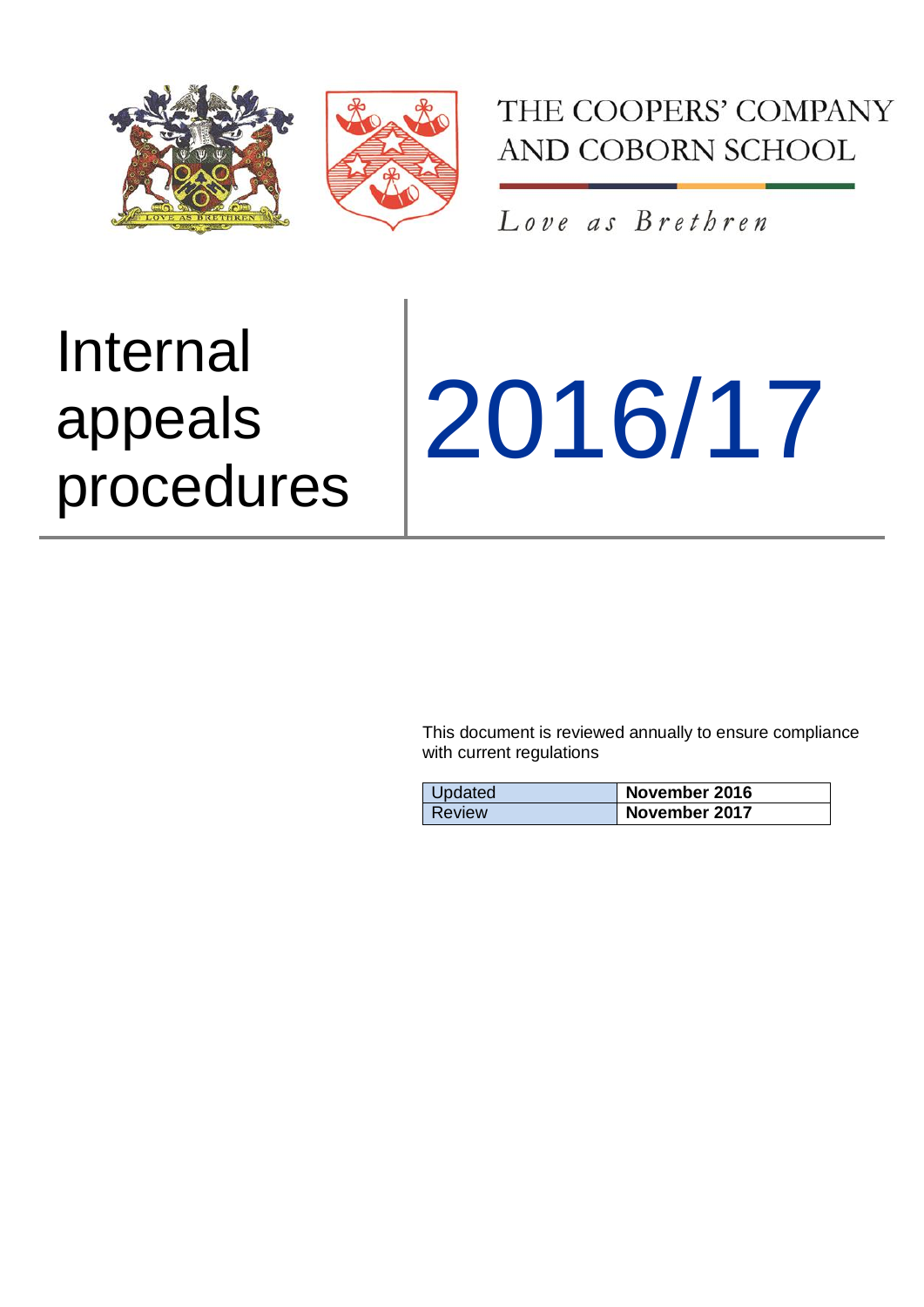

# **Appeals procedure against internal assessment decisions**

**The Coopers' Company and Coborn School (CCCS)** is committed to ensuring that whenever its staff mark candidates' work this is done fairly, consistently and in accordance with the regulations and awarding body's specification and subject-specific associated documents.

Candidates' work will be marked by staff who have appropriate knowledge, understanding and skill, and who have been trained in this activity. **CCCS** is committed to ensuring that work produced by candidates is authenticated in line with the requirements of the awarding body. Where a number of subject teachers are involved in marking candidates' work, internal moderation and standardistion will ensure consistency of marking.

If a candidate believes that this may not have happened in relation to his/her work, he/she may make use of this appeals procedure.

## **N.B: an appeal may only be made against the assessment process and not against the mark to be submitted to the awarding body**

- 1. Appeals should be made as early as possible in order to ensure that the internal appeals process is completed prior to the submission of centre marks to the awarding body.
- 2. Appeals must be made in writing (using the **internal appeals form**)
- 3. The head of centre will appoint a senior member of staff, e.g. an Assistant Headteacher or a Deputy Headteacher, to conduct the investigation. The senior member of staff will not have had any involvement in the internal assessment process for that subject.
- 4. The purpose of the appeal will be to decide whether the process used for the internal assessment conformed to the awarding body's specification and subject-specific associated documents.
- 5. The appellant will be informed in writing of the outcome of the appeal, including any relevant correspondence with the awarding body, and any changes made to internal assessment procedures.
- 6. The outcome of the appeal will be made known to the head of centre and will be logged as a complaint. A written record will be kept and made available to the awarding body upon request. Should the appeal bring any irregularity in procedures to light, the awarding body will be informed.

After candidates' work has been internally assessed, it is moderated by the awarding body to ensure consistency in marking between centres. The moderation may lead to mark changes. This process is outside the control of **CCCS** and is not covered by this procedure.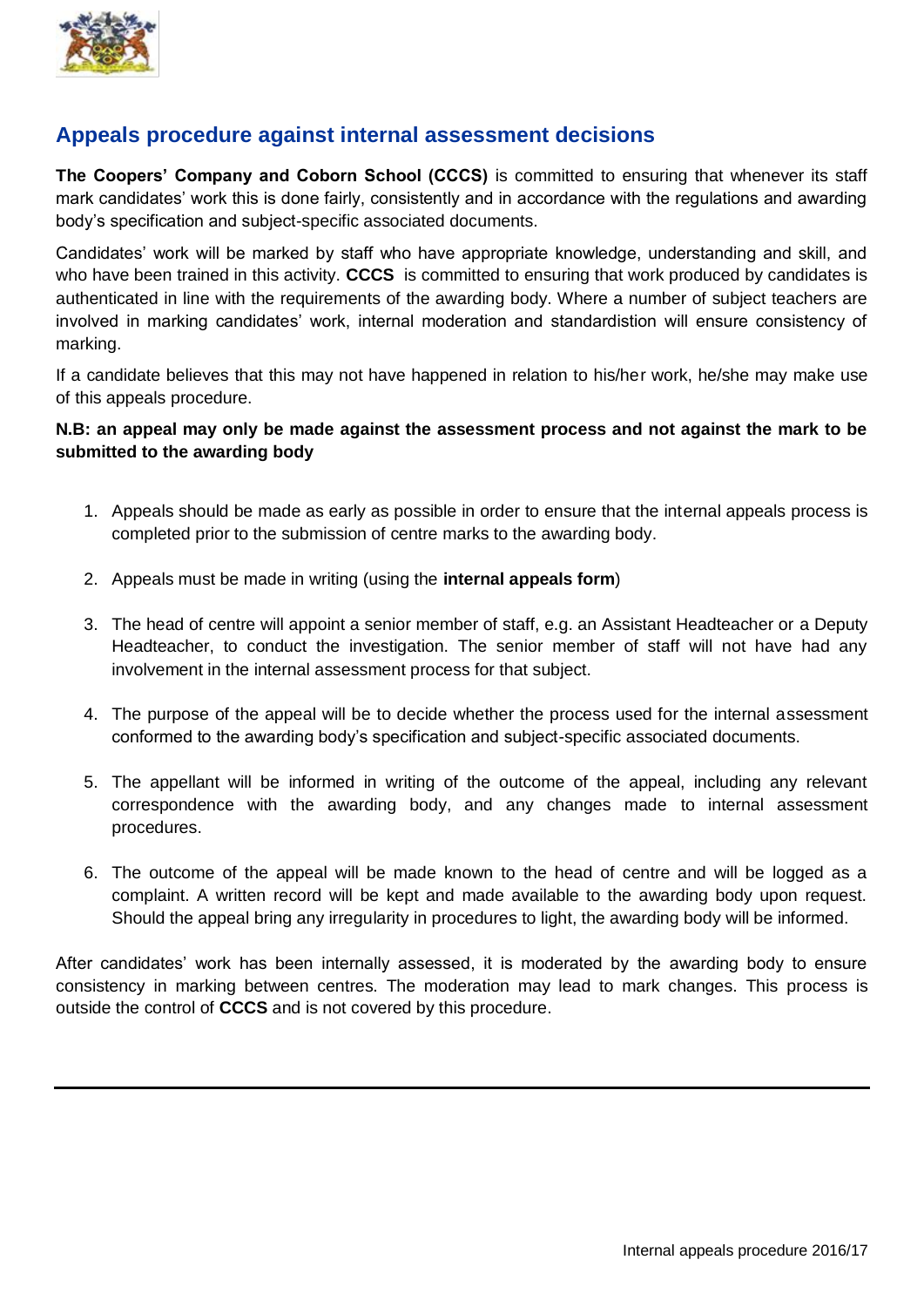

## **Appeals procedure against centre decisions not to support an enquiry about results**

Following the issue of results awarding bodies make post-results services available. Full details of these services, internal deadlines for requesting a service and fees charged are provided by the exams officer.

The service, *enquiries about results* (EARs), may be requested by centre staff or candidates (or their parents/carers). (EAR service 3 is not available to individual candidates). If a query is raised about a particular examination result, the exams officer, teaching staff and head of centre will investigate the feasibility of requesting an enquiry at the centre's expense.

When CCCS does not uphold a request from a candidate, the candidate may pay the appropriate fee, and a request will be made to the awarding body on the candidate's behalf.

If the candidate (or their parent/carer) believes there are grounds to appeal against the centre's decision not to support an enquiry, an appeal can be submitted to the centre using the **internal appeals form** at least **one week prior to** the internal deadline for submitting an EAR.

## **Appeals procedure following the outcome of an enquiry about results**

Where the head of centre remains dissatisfied after receiving the outcome of an EAR, an appeal will be made to the awarding body, following the guidance in the JCQ publications Post*-results services*  <http://www.jcq.org.uk/exams-office/post-results-services> and *A guide to the awarding bodies' appeals processes* <http://www.jcq.org.uk/exams-office/appeals>

Where the head of centre is satisfied after receiving the outcome of an EAR, but the internal candidate and/or their parent/carer is not satisfied, they may make a further representation to the head of centre. Following this, the head of centre's decision as to whether to proceed with an appeal will be based upon the centre's internal appeals arrangements. Candidates or parents/carers are not permitted to make direct representations to an awarding body.

The **internal appeals form** should be completed and submitted to the centre within **10 calendar days** of the notification of the outcome of the enquiry. Subject to the head of centre's decision, this will allow the centre to process the appeal and submit to the awarding body within the required 14 calendar days. Awarding body fees which may be charged for the appeal must be paid by the appellant on submission of the internal appeals form. If the appeal is upheld by the awarding body, this fee will be refunded by the awarding body and repaid to the appellant by the centre.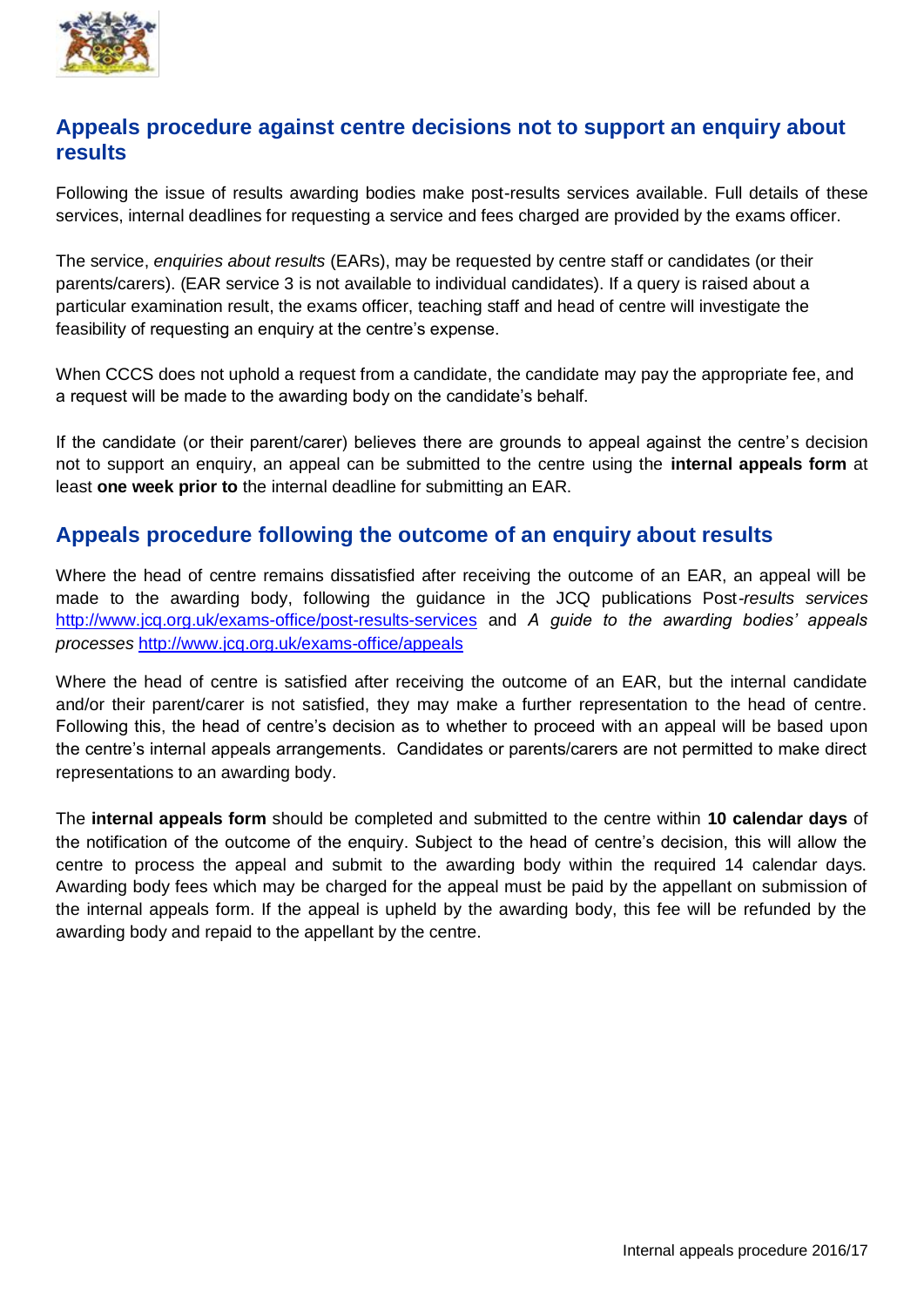

This form should be completed in all cases to lodge an appeal.

Please tick to indicate what the appeal is against:

- **internally assessed marks**
- **the centre decision not to support an enquiry about results**
- **the outcome of an enquiry about results**

| <b>Name of appellant</b>                                                                                                          |                                                                                      | <b>Candidate name</b>     |                                                                                                                              |  |  |
|-----------------------------------------------------------------------------------------------------------------------------------|--------------------------------------------------------------------------------------|---------------------------|------------------------------------------------------------------------------------------------------------------------------|--|--|
|                                                                                                                                   |                                                                                      | if different to appellant |                                                                                                                              |  |  |
|                                                                                                                                   |                                                                                      |                           |                                                                                                                              |  |  |
| Awarding body                                                                                                                     |                                                                                      | Exam paper code           |                                                                                                                              |  |  |
|                                                                                                                                   |                                                                                      |                           |                                                                                                                              |  |  |
| Subject                                                                                                                           |                                                                                      | Exam paper title          |                                                                                                                              |  |  |
|                                                                                                                                   |                                                                                      |                           |                                                                                                                              |  |  |
| Please state the grounds for your appeal below:                                                                                   |                                                                                      |                           |                                                                                                                              |  |  |
|                                                                                                                                   |                                                                                      |                           |                                                                                                                              |  |  |
|                                                                                                                                   |                                                                                      |                           |                                                                                                                              |  |  |
|                                                                                                                                   |                                                                                      |                           |                                                                                                                              |  |  |
|                                                                                                                                   |                                                                                      |                           |                                                                                                                              |  |  |
|                                                                                                                                   |                                                                                      |                           |                                                                                                                              |  |  |
|                                                                                                                                   |                                                                                      |                           |                                                                                                                              |  |  |
|                                                                                                                                   |                                                                                      |                           |                                                                                                                              |  |  |
|                                                                                                                                   |                                                                                      |                           |                                                                                                                              |  |  |
|                                                                                                                                   |                                                                                      |                           |                                                                                                                              |  |  |
|                                                                                                                                   |                                                                                      |                           |                                                                                                                              |  |  |
|                                                                                                                                   |                                                                                      |                           |                                                                                                                              |  |  |
|                                                                                                                                   |                                                                                      |                           |                                                                                                                              |  |  |
|                                                                                                                                   |                                                                                      |                           |                                                                                                                              |  |  |
|                                                                                                                                   |                                                                                      |                           |                                                                                                                              |  |  |
|                                                                                                                                   |                                                                                      |                           |                                                                                                                              |  |  |
|                                                                                                                                   |                                                                                      |                           |                                                                                                                              |  |  |
|                                                                                                                                   |                                                                                      |                           | Continue overleaf if necessary                                                                                               |  |  |
|                                                                                                                                   |                                                                                      |                           |                                                                                                                              |  |  |
| Appeal against internally assessed marks                                                                                          |                                                                                      |                           |                                                                                                                              |  |  |
| <b>Appellant declaration</b>                                                                                                      |                                                                                      |                           |                                                                                                                              |  |  |
| By signing here, I am confirming I understand the purpose of the appeal will be to decide whether the process used for the        |                                                                                      |                           |                                                                                                                              |  |  |
| internal assessment conformed to the published requirements of the awarding body's specification and subject-specific associated  |                                                                                      |                           |                                                                                                                              |  |  |
|                                                                                                                                   |                                                                                      |                           | documents. I also understand the appeal may only be made against the assessment process not against the mark to be submitted |  |  |
| by the centre for moderation by the awarding body.                                                                                |                                                                                      |                           |                                                                                                                              |  |  |
|                                                                                                                                   |                                                                                      |                           |                                                                                                                              |  |  |
| Signature:<br>Date of signature:                                                                                                  |                                                                                      |                           |                                                                                                                              |  |  |
| Appeal against the centre decision not to support an enquiry about results                                                        |                                                                                      |                           |                                                                                                                              |  |  |
| <b>Appellant declaration</b>                                                                                                      |                                                                                      |                           |                                                                                                                              |  |  |
| By signing here, I am confirming I feel there are grounds to appeal against the centre's decision.                                |                                                                                      |                           |                                                                                                                              |  |  |
|                                                                                                                                   |                                                                                      |                           |                                                                                                                              |  |  |
| Signature:                                                                                                                        | Date of signature:                                                                   |                           |                                                                                                                              |  |  |
| Appeal against the outcome of an enquiry about results                                                                            |                                                                                      |                           |                                                                                                                              |  |  |
| <b>Appellant declaration</b>                                                                                                      |                                                                                      |                           |                                                                                                                              |  |  |
| By signing here, I am confirming I understand that the grounds for my appeal must relate to the awarding body's procedures or     |                                                                                      |                           |                                                                                                                              |  |  |
| the application of the post-result service procedures. I also understand that appeals do not generally involve further reviews of |                                                                                      |                           |                                                                                                                              |  |  |
| marking candidates' work. I also confirm that I will pay in advance any fees which may be charged by the awarding body for the    |                                                                                      |                           |                                                                                                                              |  |  |
| appeal. I understand this fee will be refunded if the appeal is upheld.                                                           |                                                                                      |                           |                                                                                                                              |  |  |
|                                                                                                                                   |                                                                                      |                           |                                                                                                                              |  |  |
| Signature:                                                                                                                        |                                                                                      | Date of signature:        |                                                                                                                              |  |  |
|                                                                                                                                   |                                                                                      |                           |                                                                                                                              |  |  |
| The appellant declaration against the relevant appeal must be signed, dated and returned to the EO, on behalf                     |                                                                                      |                           |                                                                                                                              |  |  |
|                                                                                                                                   | of the head of centre, to the timescale indicated in the internal appeals procedure. |                           |                                                                                                                              |  |  |
|                                                                                                                                   |                                                                                      |                           |                                                                                                                              |  |  |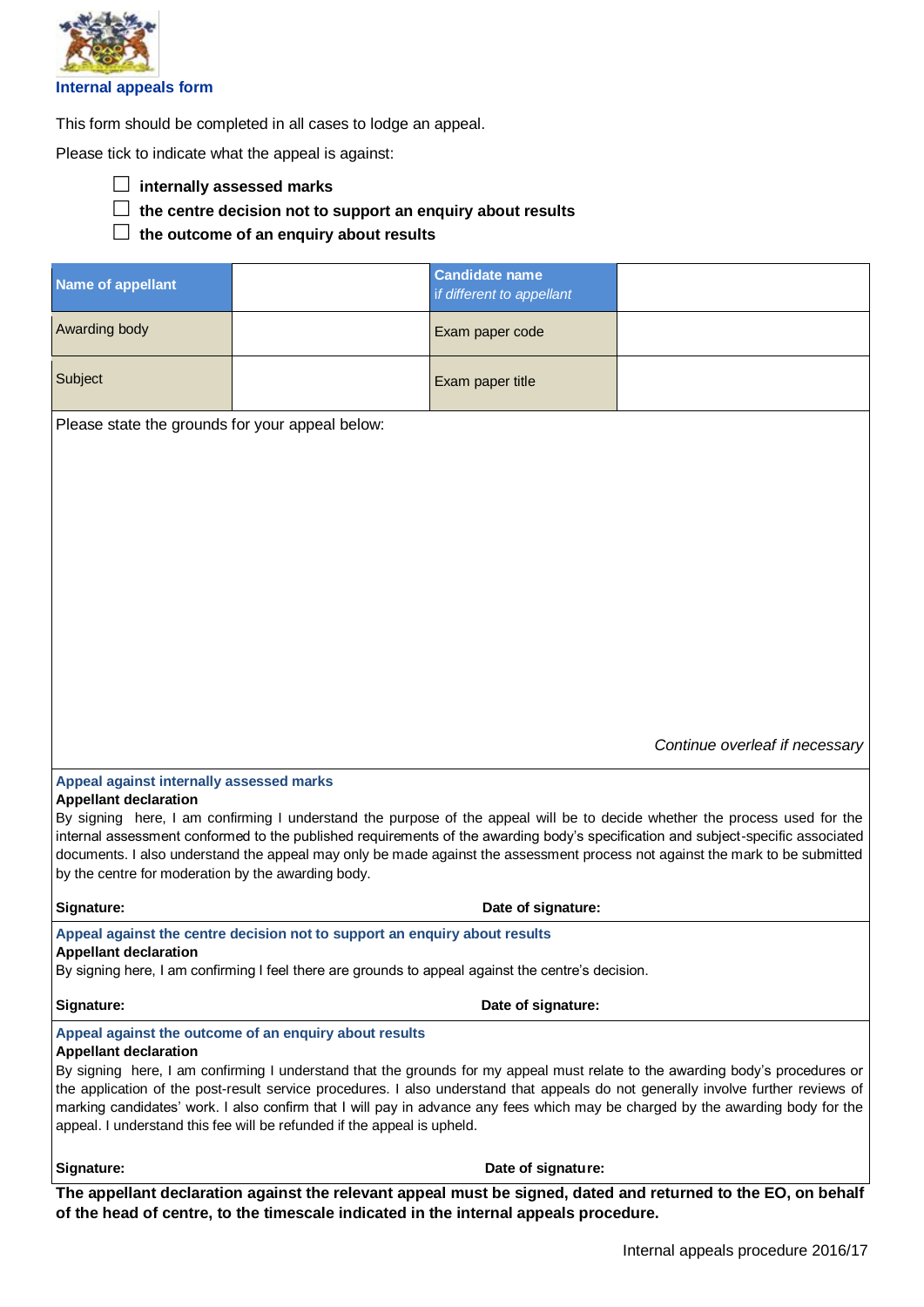

### **The internal appeals procedures for this centre have been produced to demonstrate compliance with the publications below.**

**JCQ** *General Regulations for approved centres* <http://www.jcq.org.uk/exams-office/general-regulations>

#### **Controlled Assessments, Coursework and Portfolios of Evidence**

#### **5.8 The centre agrees to**

have in place, and be available for inspection purposes, a **written** internal appeals procedure relating to internal assessment decisions and to ensure that details of this procedure are made widely available and accessible to all candidates; (A centre may place its internal appeals procedure on the school/college website or alternatively, the document may be made available to candidates upon request.)

#### **Post-Results Services and Appeals**

#### **5.14 The centre agrees to**

have available for inspection purposes and draw to the attention of candidates and their parents/carers, a **written** internal appeals procedure to manage disputes when a candidate disagrees with a centre decision not to support an enquiry about results or an appeal; (A centre may place its internal appeals procedure on the school/college website or alternatively the document may be made available to candidates upon request.)

#### **JCQ** *Post-results services* <http://www.jcq.org.uk/exams-office/post-results-services>

#### **6.4 Submission of requests**

Centres **must** have in place a published formal appeals procedure for use in cases where centres and candidates, or their parents/carers, cannot agree as to whether an enquiry about results should be submitted. The formal appeals procedure **must** be made widely available. Centres **must** therefore draw the appeals procedure to the attention of candidates and their parents/carers. In deciding whether to support an enquiry about results, centres should take account of all relevant factors and afford candidates or their parents/carers a reasonable opportunity to express their views. **Awarding bodies can only enter into discussions over enquiries about results with centres and private candidates.**

#### **7. Appeals**

Centres **must** have in place a published formal appeals procedure for use in cases where centres and candidates, or their parents/carers, cannot agree as to whether an appeal should be submitted to the relevant awarding body. The formal appeals procedure **must** be made widely available. Centres **must** therefore draw the appeals procedure to the attention of candidates and their parents/carers. In deciding whether to support an appeal, centres should take account of all relevant factors and afford candidates or their parents/carers a reasonable opportunity to express their views. **Awarding bodies can only enter into discussions over appeals with centres and private candidates.**

**However** in summer 2016, JCQ issued the following information in their *Notice to Centres – [Post-Results Services and Appeals](http://www.jcq.org.uk/exams-office/post-results-services)*

The JCQ publication Post-Results Services – Information and guidance to centres for examinations taken in June 2016 and November 2016 sets out common arrangements. Although the published information remains valid for the June 2016 examination series, this supplementary document clarifies some key points associated with the reform of post-results services and appeals.

Centres should also refer to awarding bodies' websites for further information as awarding bodies may offer additional post-results services.

#### **JCQ** *A guide to the awarding bodies' appeals processes* <http://www.jcq.org.uk/exams-office/appeals>

12. Please note that internal candidates and/or their parents/carers are not entitled to appeal directly to the awarding body. Representations must be made to the head of centre where the candidate was entered or registered. The head of centre's decision as to whether to proceed with an appeal is subject to the centre's internal appeals arrangements.

#### **Ofqual** *GCSE, GCE, Principal Learning and Project Code of Practice*

<https://www.gov.uk/government/publications/gcse-gce-principal-learning-and-project-code-of-practice>

9.13 The awarding organisation must require centres offering its examinations to ensure that they have in place:

- iii.a formal, codified procedure for handling disputes when a candidate or carer disagrees with a decision by the centre not to support an enquiry.
- Centres must be required to ensure that the procedures are published and made widely available and accessible to all candidates and their carers.
- 9.14 In deciding whether to support an enquiry or appeal, centres should take account of all relevant factors and afford candidates or their carers a reasonable opportunity to express their views.